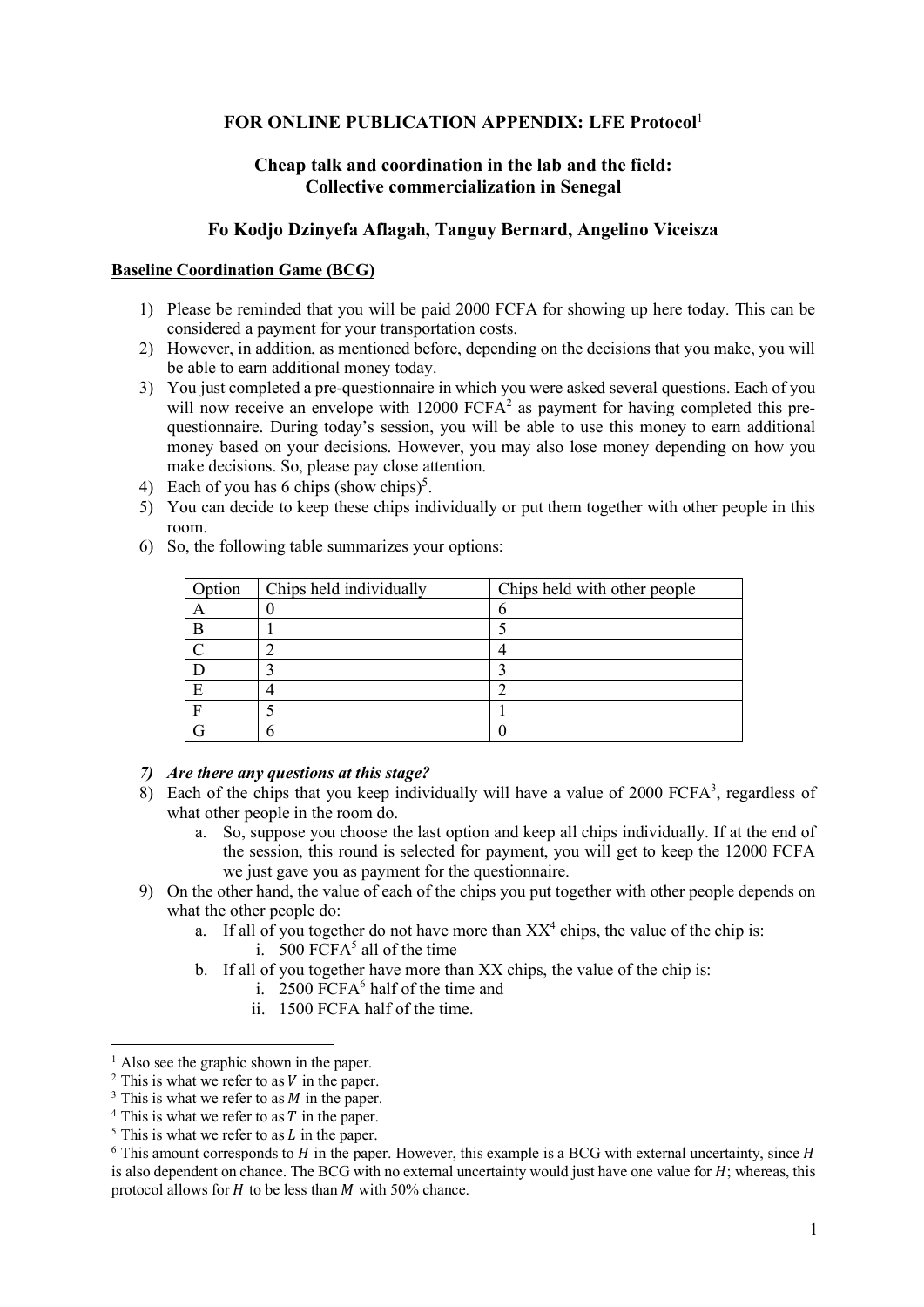To have a better sense of why the payoff may vary in this situation, think of what happens when you plant. You do not know what quantity you will harvest, due to for instance rainfall. But, you first have make certain (for example, by applying fertilizer) that if it rains, you have the best possible harvest.

To know which situation we are in at the end of the day, we will put two pieces of paper in a box (one with one stick drawn on it, and the other with four). One of you will come to the front of the room and choose one of the pieces of paper at random. If the first one is chosen, then the payoff will be 1500 FCFA. If the second one is chosen, then the payoff will be 2500 FCFA. So you do not know the exact payoff (1500 or 2500) when you make your decisions.

- c. So, suppose you choose the second option and put all chips with the other people. If at the end of the session, this round is selected for payment, how much of the 12000 FCFA you get to keep depends on what other people do AND on chance.
	- i. For example, if other people also put all their chips such that you have more than XX chips together AND you have good luck, you not only get to keep the 12000 FCFA, but we will pay you an additional 3000 FCFA for your decision. Why? Because the chips together are worth 15000 FCFA.
	- ii. On the other hand, if other people also put their chips such that you have more than XX chips together BUT you have bad luck, we will take away 3000 FCFA to leave you with 9000 FCFA for this decision. Why? Because the chips together are worth 9000 FCFA.
	- iii. Alternatively, if other people put too few chips such that you have less than XX chips together, we will take away 9000 FCFA to leave you with 3000 FCFA. Why? Because the chips together are worth 3000 FCFA.

### *10) Are there any questions at this time?*

- 11) So, in short:
	- a. Chips that are held individually have a certain value of 2000 FCFA per chip, whereas,
	- b. The value of chips that are put together with other people depends on two things:
		- i. If together all of you have more or less than XX chips and
		- ii. Luck
			- 1. If all of you together have more than XX chips and you have good luck, each chip is worth 2500 FCFA
			- 2. If all of you together have more than XX chips but you have bad luck, each chip is worth 1500 FCFA
			- 3. If all of you together have less than XX chips, each chip is worth 500 FCFA.

12) So, depending on the option that is chosen, your earnings will vary as follows:

| ×<br>۰. |
|---------|
|---------|

| 1 J J         |                 |                                           |                                                                     |                     |
|---------------|-----------------|-------------------------------------------|---------------------------------------------------------------------|---------------------|
| Option        | for<br>Earnings | Earnings for chips held with other people |                                                                     |                     |
|               | held<br>chips   |                                           |                                                                     |                     |
|               | individually    |                                           |                                                                     |                     |
|               |                 |                                           | If total is above $XX$ If total is above $XX$ If total is below XX: |                     |
|               |                 | and each chip gives                       | and each chip gives                                                 | each chip gives 500 |
|               |                 | 2500                                      | 1500                                                                |                     |
| A             | $\Omega$        | 15000                                     | 9000                                                                | 3000                |
| $\bf{B}$      | 2000            | 12500                                     | 7500                                                                | 2500                |
| $\mathcal{C}$ | 4000            | 10000                                     | 6000                                                                | 2000                |
| D             | 6000            | 7500                                      | 4500                                                                | 1500                |
| E             | 8000            | 5000                                      | 3000                                                                | 1000                |
| F             | 10000           | 2500                                      | 1500                                                                | 500                 |
| G             | 12000           | $\theta$                                  | $\theta$                                                            | $\theta$            |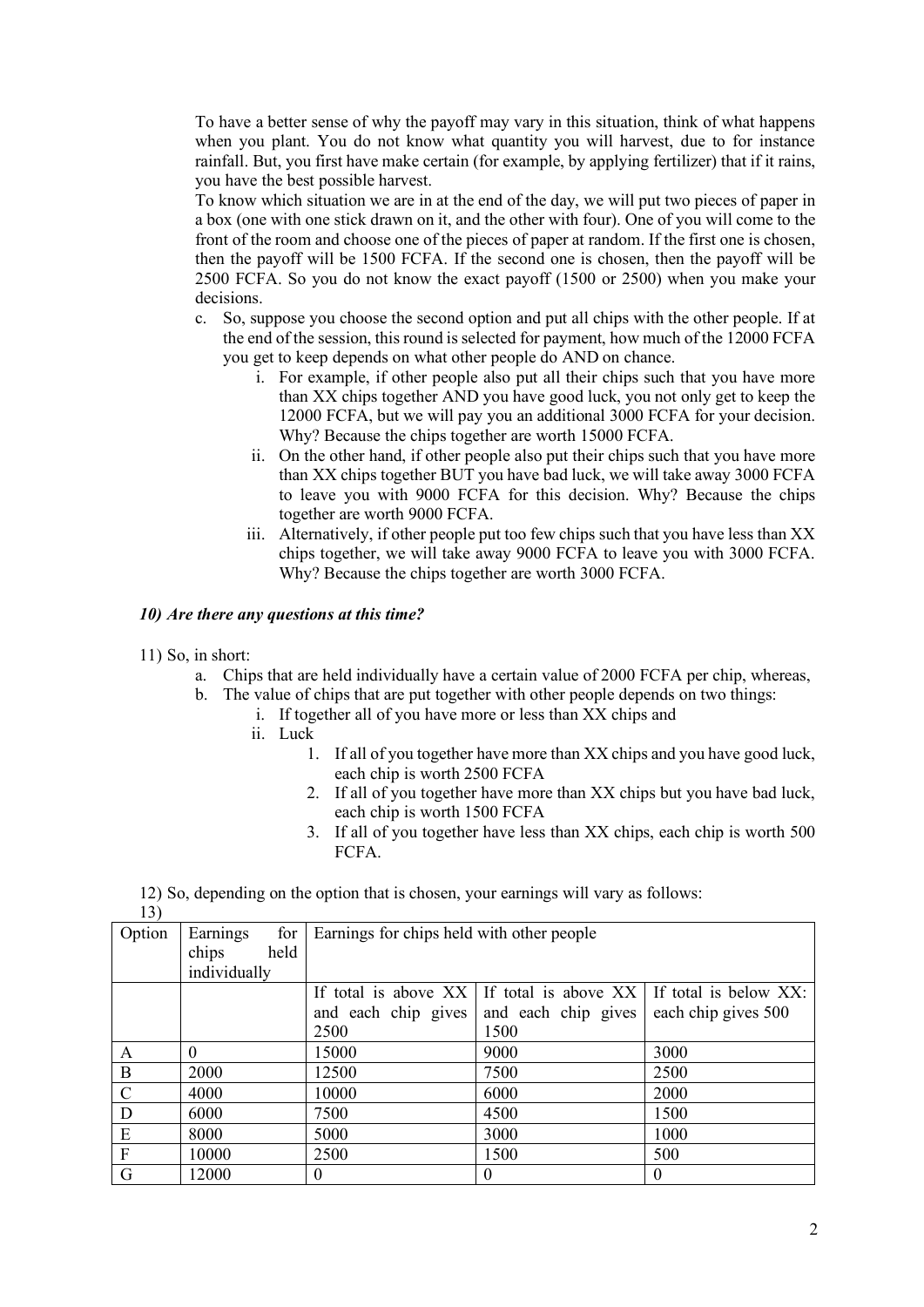- 14) So, the question we are going to ask you is the following: Which of these options do you prefer? That is, how many chips will you keep individually and how many will you put with the other people in the room?
- 15) Any chips that you would like to keep individually will stay in the yellow paper and any chips that you want to put with the other people will go on the table.
	- a. So, for example, if you would like to choose option G, you will leave all chips on the yellow paper.
	- b. If you would like to choose option A and put all chips with the other people, you will put all chips on the table and leave none on the yellow paper.
	- c. If you would like to keep four chips individually, you leave four on the paper and put two on the table.

### *16) Are there any questions at this stage?*

17) Remember that:

- a. Your decision is private. Dividers will be used so that you make your decision in a way that no one else can see.
- b. You will play several rounds of decisions and one of them will be chosen at random for payment at the end of today's session. So, please consider your decision carefully.

### **Communication Coordination Game (CCG)**

- 1) Suppose that before you make your actual decision on how much to keep individually and how much to put together with the other people, we ask everyone—including you—to indicate what you plan to do first.
- 2) This is not your actual decision; it is your intention.
- 3) In other words, we will ask you to indicate as before—on the yellow paper and the table—how much you plan to keep individually and how much you plan to put together with others.
- 4) We will come by and record people's plans.
- 5) We will then come to the board and indicate in random order what people in the room plan to do.
- 6) We will not mention people by name nor by their seat number; however, you will know that SOMEONE in the room plans to keep this much individually and put the rest with other people.
- 7) We will do this for each person in the room. Again, we will not indicate people by name or by seat number.
- 8) Once we do that, we will see how much people plan to keep individually and how much they plan to put together with others.

#### *9) Is this clear? Are there are any questions at this stage?*

- 10) Once we do that, we will ask you to make your ACTUAL decision.
- 11) Notice that the first decision is not your ACTUAL decision—it is what you plan to do.
- 12) When you are asked to make your ACTUAL decision, you are allowed to change your decision based on what you know others plan to do. But, keep in mind that they can change their decisions to.
- 13) With this being said, you do not have to change your decision. Your actual decision can be the same as what you plan to do, but it can also be different. The same applies to other people in the room.

#### *14) Is this clear? Are there are any questions at this stage?*

- 15) Ask people to make their plans.
- 16) Go by and record.